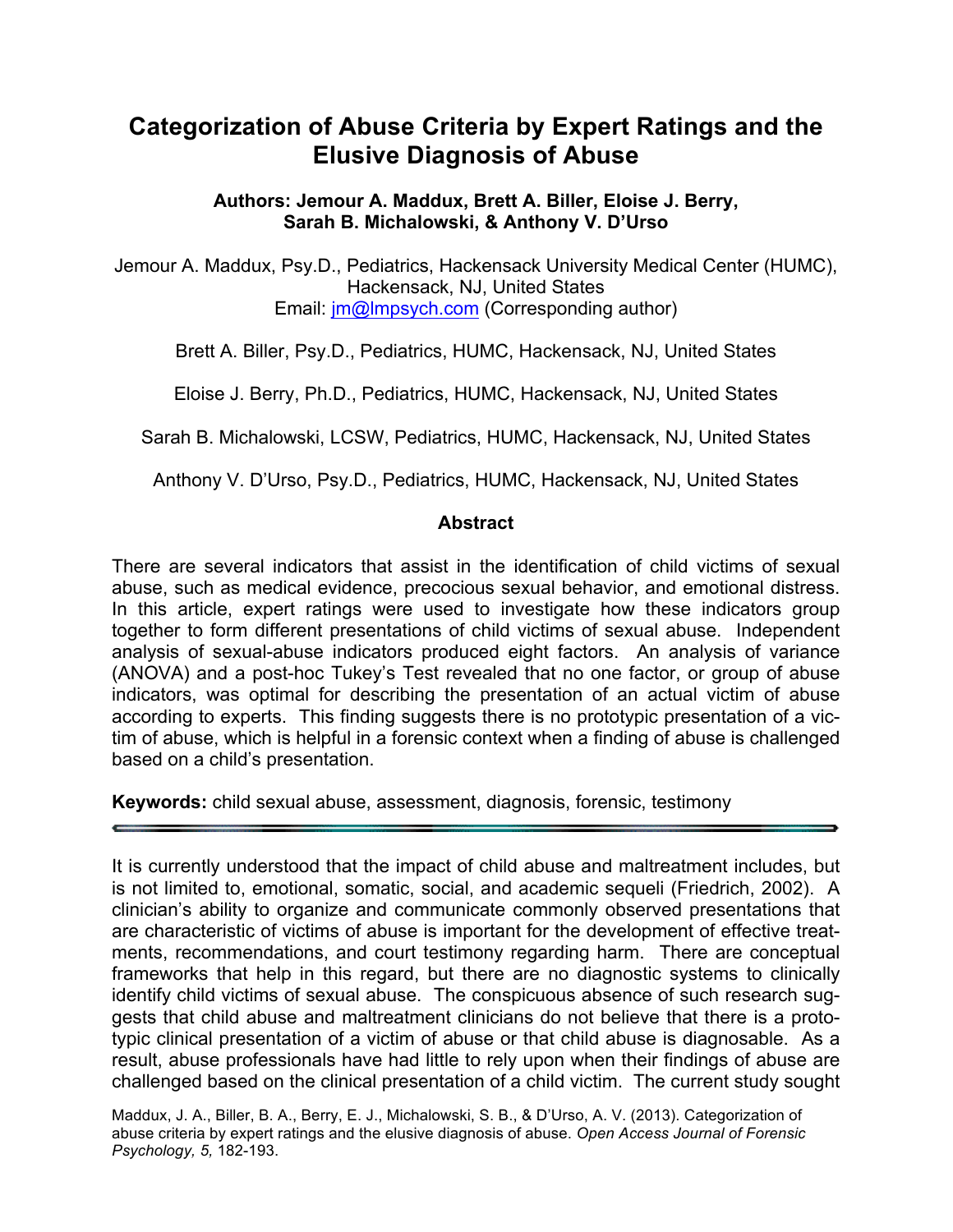out to address this gap in the research by improving upon past conceptual frameworks that have organized abuse indicators, and by exploring if any group of indicators is clinically prototypic of a victim of abuse.

Multiple researchers have developed models for validating children's disclosures of abuse (Faller, 2007; Heiman, 1992, Raskin & Esplin, 1991). As one would predict, considering the heterogeneity amongst victims' experiences and presentations, these models are as diverse as the presentations of child abuse and maltreatment are themselves. Raskin and Esplin (1991) published content criteria for analysis of children's disclosures of sexual abuse. Their criteria included, but were not limited to, General Characteristics, such as amount of details, and Specific Contents, such as unusual details, as well as the child's subjective experience. Raskin and Esplin (1991) additionally identified psychological indicators to assess the veracity of children's disclosures. However, Raskin and Esplin's (1991) system was not intended to provide the breadth of psychological characteristics that mental-health evaluators require to communicate their findings for clinical purposes, beyond capturing the veracity of a disclosure.

Similar to Raskin and Esplin (1991), Heiman (1992) conducted a thorough literature review of studies that investigated indicators of truthfulness in children's disclosures of sexual abuse. Some of the research cited by Heiman (1992) include Corwin (1990); De Young (1986); Sgroi, Porter, & Blick (1982); Summit (1983); and Witt (1990). Heiman (1992) organized criteria indicative of truthfulness into a conceptual framework that included "history of symptoms," "verbal report," "phenomenological experience," "presentational style," and "corroborating evidence" (Heiman, 1992, p. 313). Unlike similar studies (e.g., Raskin & Esplin, 1991), Heiman's (1992) conceptual framework provided the breadth of psychological characteristics that mental-health evaluators require to clinically communicate child sexual-abuse presentations beyond merely capturing the veracity of a disclosure.

For example, Heiman's (1992) "history of symptoms" (p.313), includes criteria such as withdrawal, aggression, sleep disturbance, and dissociation. The criteria for "verbal report" (p.313), includes explicit sexual details and reports of bribes or rewards. "Phenomenological experience" (p.313), includes criteria such as a sense of betrayal, feelings of entrapment, a sense of shame, guilt or fear, or feelings of powerlessness/helplessness. "Presentational style" (p.313), includes criteria similar to Raskin and Esplin's (1991) system, such as consistency, change in affect, and attempts to minimize or avoid during the disclosure. Finally, criteria for "corroborating evidence" (p.313), includes medical evidence and other victims' and witness' statements.

The criteria identified in Heiman's (1992) study provide the necessary breadth to quantitatively explore if they load into meaningful groups or clinical presentations of child victims according to abuse professionals. The current investigation explored how Heiman's (1992) criteria statistically combined into different clinical presentations characteristic of actual victims of sexual abuse according to abuse professionals. This process of variable reduction by consolidating the sexual-abuse criteria into meaningful groups can improve the communication of findings in child-abuse evaluations; however,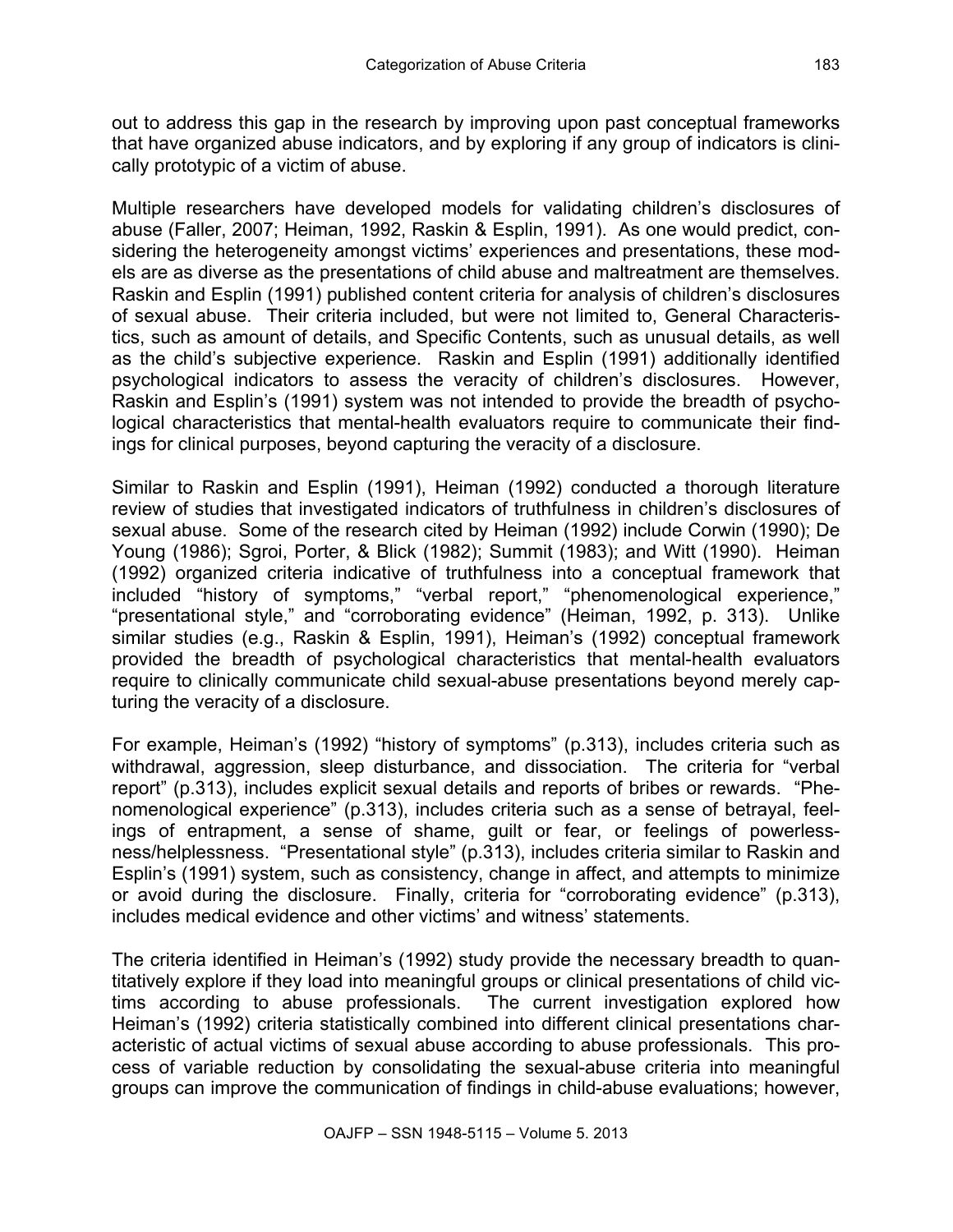It was anticipated that factor analysis of the criteria would produce several possible sexual-abuse presentations, with no particular factor being more prototypic of sexual abuse, or optimal for describing the presentation of an actual victim of abuse. It was hypothesized that none of the statistically derived sexual-abuse presentations would significantly differ from all of the other abuse presentations. In other words, it was predicted that no single factor (group of abuse indicators) would be optimal for describing the presentation of an actual victim of abuse. Rather, it is predicted that each factor will contribute to a comprehensive view of the way victims of sexual abuse present, with no one factor emerging as characteristic of all victims.

# **Methods**

Recruitment for the study began after approval by the Hackensack University Medical Center Internal Review Board. Participants were recruited from four groups of abuse professionals. The groups include: 1) practitioners from the four New Jersey Regional Diagnostic and Treatment Centers (NJ – RDTC) who are specifically trained in the assessment and treatment of children who have been sexually and/or physically abused; 2) professionals in the field of child abuse who were in attendance at "When Words Matter," which is a national conference for professionals, most of whom have completed Child First/Finding Words; 3) graduates of the Child First/Finding Words – New Jersey (CF/FW – NJ), which is a national forensic interview training program; and 4) members of the American Professional Society on the Abuse of Children – New Jersey (APSAC – NJ), which is a state chapter of a national organization that supports professionals working in the field of child sexual abuse and maltreatment.

Data were administered via online and paper survey to professionals in the field of child sexual abuse and maltreatment. Employees of the NJ – RDTC's, professionals who completed CF/FW – NJ prior to June 2009, and members of APSAC – NJ completed the online survey. Those who completed the online survey were emailed instructions and a personalized link in order to complete the Internet-based questionnaire through Survey Gizmo. Online acknowledgement of their consent was required before they were able to proceed to the survey. Professionals who attended the "When Words Matter" conference and participants of the June 2009 CF/FW – NJ training were administered the paper survey. These professionals acknowledged their consent by signing the required consent form prior to their participation. The online administration group completed a survey containing criteria of sexual and physical abuse. The paper and pencil administration group only completed the sexual-abuse portion of the survey because of its relevance to the training program. The online and paper formats were identical with regard to content. For the purpose of this study, only the sexual-abuse items were analyzed.

The questionnaire included demographic data, job title, educational degree, work setting, and 48 indicators of sexual abuse derived from Heiman's (1992) criteria. Specifi-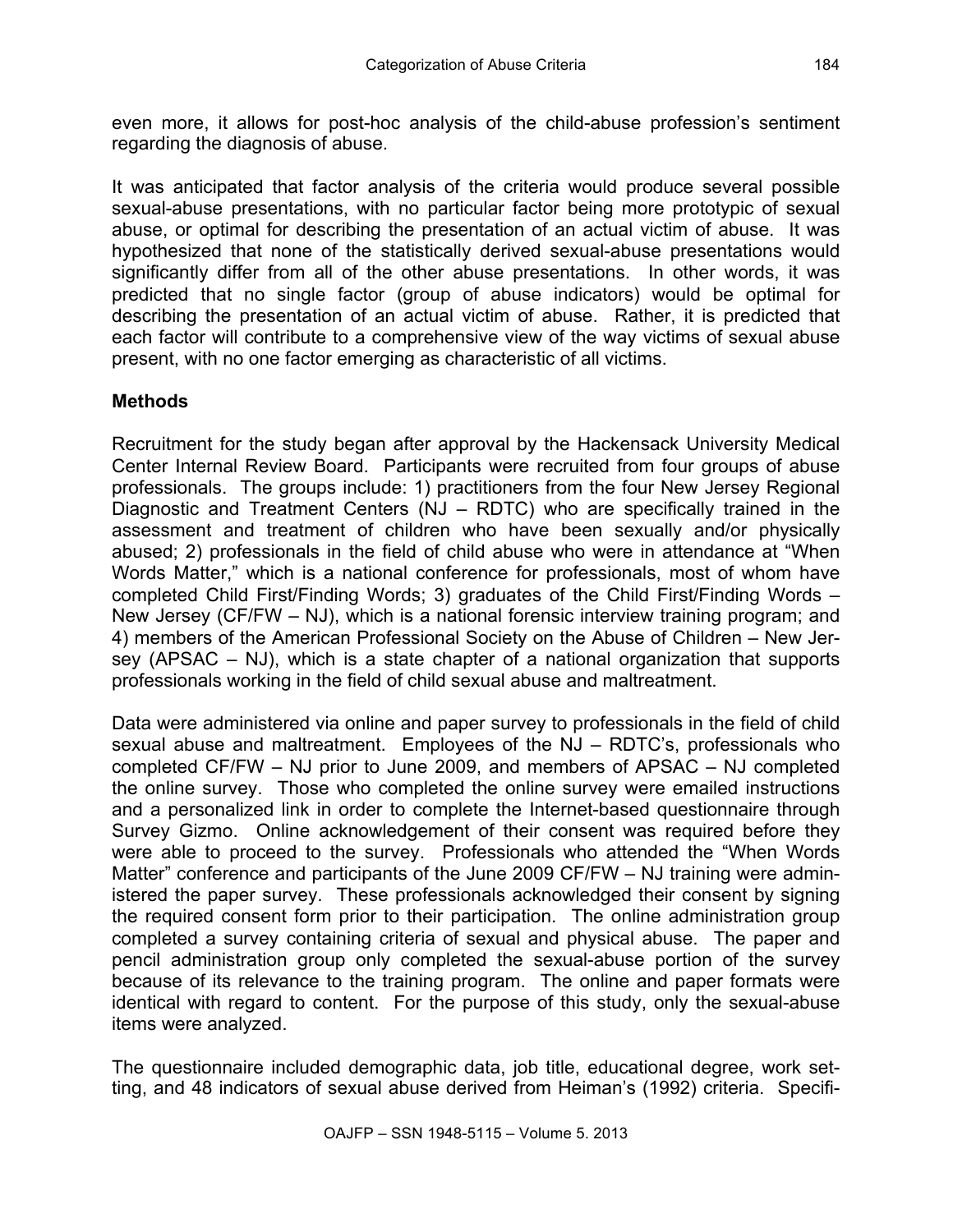cally, the questionnaire was developed by listing Heiman's (1992) criteria in the order she presented them. In the header above the criteria, participants were asked to rate how characteristic the indicators were of an actual victim of sexual abuse by selecting "none, some, quite a bit, a large amount, and completely." Completion time for the questionnaires was approximately 10 to 15 minutes. Participation was anonymous and voluntary for all respondents. Date of birth was requested from participants to match survey responses with any potential future waves of data collection.

## **Results**

There were 70 online and 59 paper and pencil respondents. The entire sample of 129 professionals completed the sexual-abuse questionnaire items. Table 1 summarizes the demographic data. Participants who endorsed "other" for occupation (n=14) included art therapists, victim-witness advocates, investigators, and researchers. All students included in the study were either Masters or Doctoral level externs or interns with specific training and clinical experience in child sexual abuse. The current study used factor analysis to reduce the number of variables and to categorize criteria by how demonstrative they were of actual abuse according to abuse professionals. Subsequently, analysis of variance (ANOVA) and post-hoc Tukey tests were used to explore which, if any, categories of criteria were more characteristic of the presentation of an actual victim of abuse according to abuse professionals. All questionnaires were completed in their entirety and were used in the factor analysis (N=129). Correlations for sexual-abuse criteria were all higher than *r* = .40.

## Table 1

## Demographic Characteristics

|                        | Sexual abuse<br>Responses |       |  |  |  |
|------------------------|---------------------------|-------|--|--|--|
|                        | N                         | $\%$  |  |  |  |
| Total                  | 129                       | 100.0 |  |  |  |
| Mean age (SD)          | 41.8 (11.8)               |       |  |  |  |
| Gender                 |                           |       |  |  |  |
| Female                 | 96                        | 74.4  |  |  |  |
| Male                   | 33                        | 25.6  |  |  |  |
| Race/ethnicity         |                           |       |  |  |  |
| African-American       | 9                         | 7.0   |  |  |  |
| Hispanic               | 10                        | 7.8   |  |  |  |
| Caucasian              | 109                       | 84.5  |  |  |  |
| Asian/Pacific Islander | 1                         | 0.8   |  |  |  |
| <b>Marital Status</b>  |                           |       |  |  |  |
| Single                 | 32                        | 24.8  |  |  |  |
| Married                | 74                        | 57.4  |  |  |  |
| Separated              | 5                         | 3.9   |  |  |  |
| <b>Divorced</b>        | 17                        | 13.2  |  |  |  |
| Widowed                | 1                         | 0.8   |  |  |  |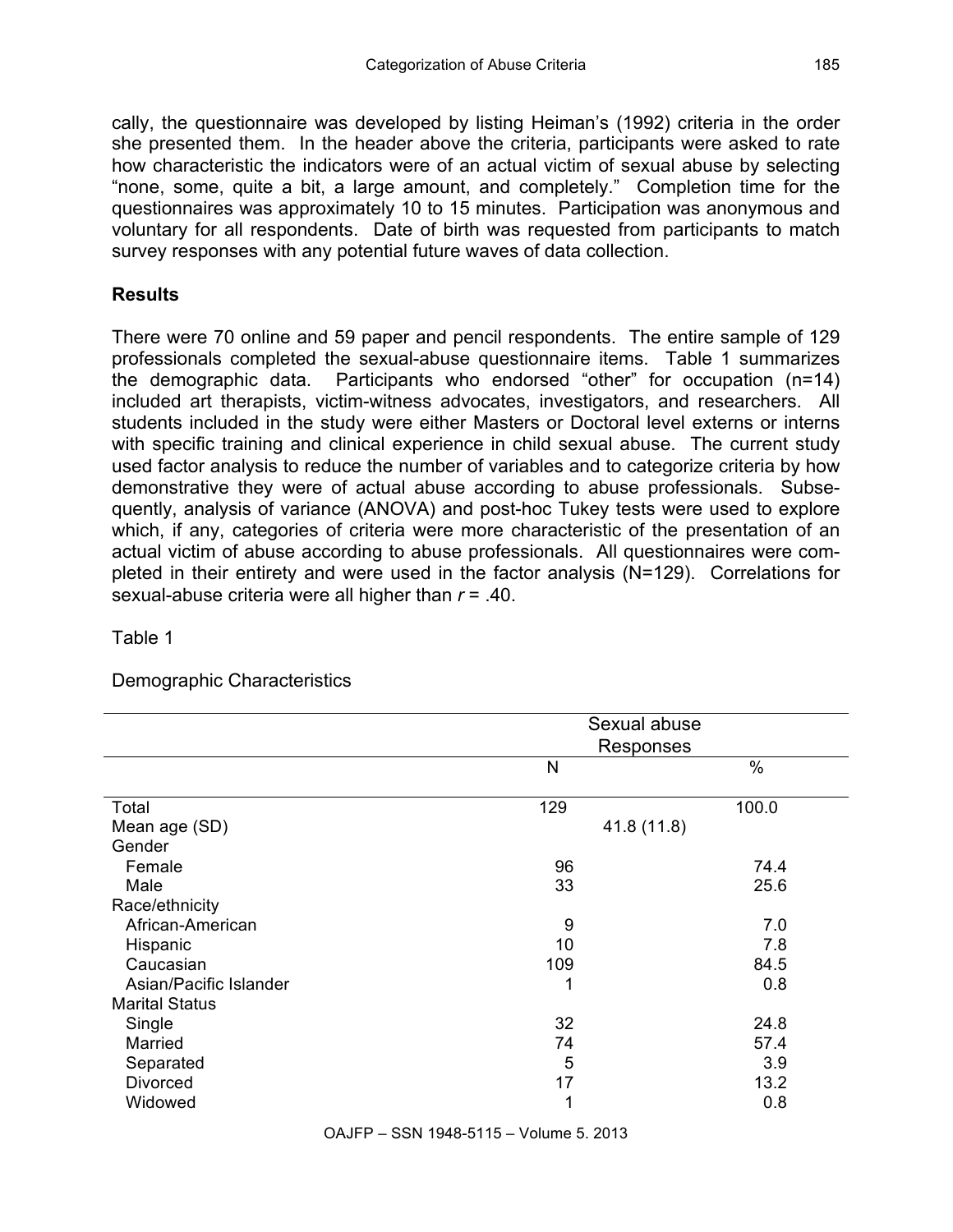| Job Title                              |                |           |
|----------------------------------------|----------------|-----------|
| <b>Mental Health Clinicians</b>        | 41             | 31.8      |
| <b>Forensic Interviewer</b>            | 21             | 16.3      |
| Police Officer                         | 10             | 7.8       |
| Lawyer                                 | 10             | 7.8       |
| <b>Child Protection Worker</b>         | 15             | 11.6      |
| <b>Medical Professionals</b>           | 13             | 10.1      |
| <b>Student</b>                         | 5              | 3.9       |
| Other                                  | 14             | 10.9      |
| Mean years of experience in field (SD) |                | 11.4(9.7) |
| <b>Theoretical Orientation</b>         |                |           |
| <b>Cognitive Behavioral</b>            | 17             | 24.3      |
| Psychodynamic                          | 8              | 11.4      |
| <b>Systems</b>                         | 6              | 8.6       |
| Interpersonal                          | 3              | 4.3       |
| Integrative                            | $\overline{4}$ | 5.7       |
| Eclectic                               | 12             | 17.1      |
| Not Applicable                         | 13             | 18.6      |
| Other                                  | $\overline{7}$ | 10.0      |
| <b>Work Setting</b>                    |                |           |
| <b>Private Practice</b>                | 8              | 6.2       |
| Regional Diagnostic & Treatment        |                |           |
| <b>Center for Abuse</b>                | 30             | 23.3      |
| <b>Child Advocacy Center</b>           | 35             | 27.1      |
| Hospital                               | 4              | 3.1       |
| Law Enforcement                        | 13             | 10.1      |
| School                                 | $\overline{2}$ | 1.6       |
| Legal/Government                       | 13             | 10.1      |
| <b>Child Protective Services</b>       | 9              | 7.0       |
| Other                                  | 15             | 11.6      |

The criteria were factor analyzed using the maximum-likelihood method and a varimax rotation. Using this method, if maximum-likelihood factors are extracted, Chi-square tests are used to determine the significance of residuals after the extraction of the given factor(s). The null in this case would be that none of the common factors significantly (p < .05) explains the inter-correlations among the variables. A non-significant value for this statistic would suggest that inter-correlations are not strong enough to warrant performing a factor analysis. In the current study, eight factors emerged for the sexualabuse analyses, which were then compared to a screen plot to see how they differed. Each factor explained between 32% and 55.9% of their respective criteria's variability in how demonstrative each was of sexual abuse according to professionals (see Table 2).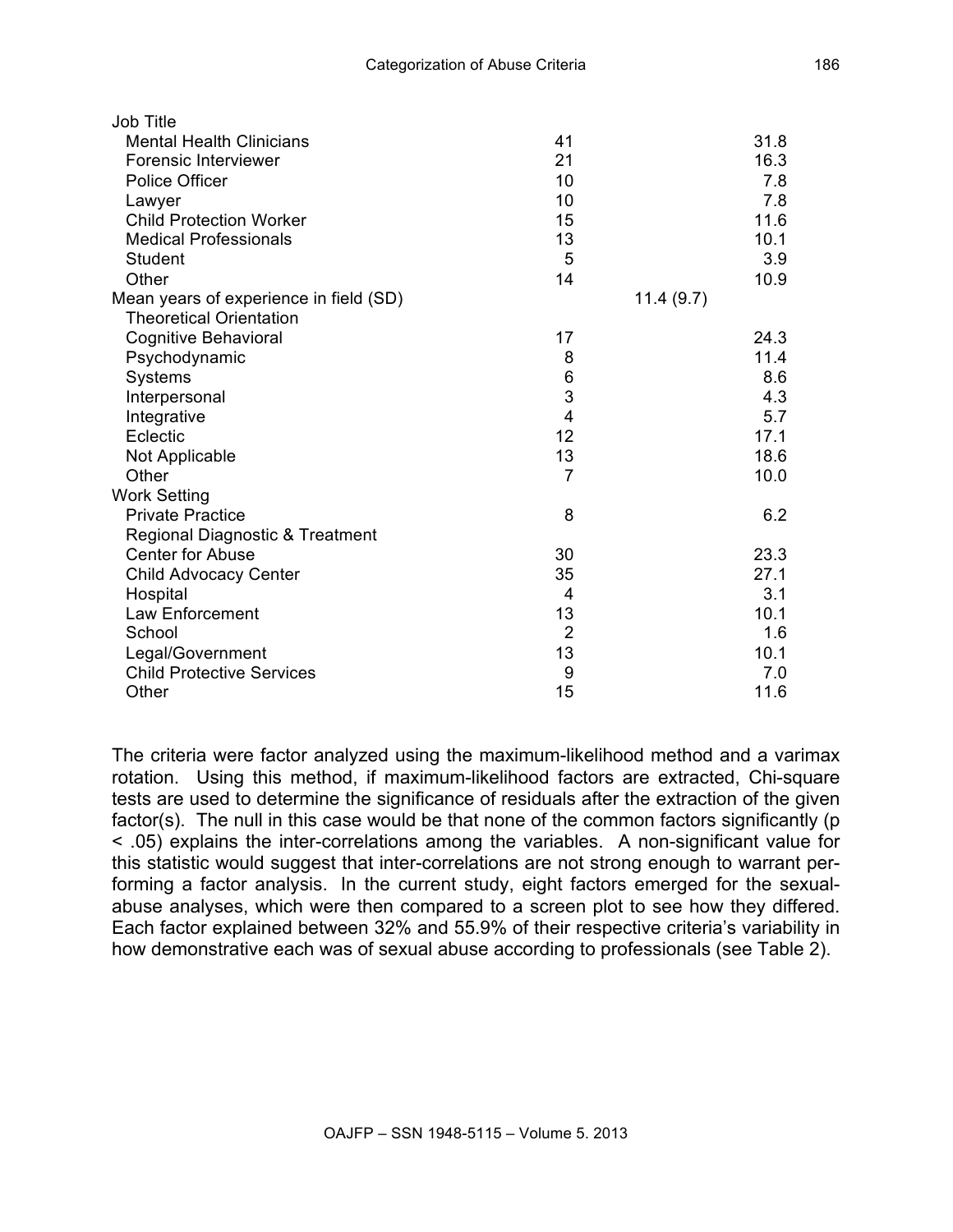# Table 2

Factor Loadings for Sexual-Abuse Criteria and Latent-Factor Correlations

| Criteria                                                                                                    | F <sub>1</sub> | F <sub>2</sub> | F3  | F <sub>4</sub> | F5 | F <sub>6</sub> | F7 | F8 |
|-------------------------------------------------------------------------------------------------------------|----------------|----------------|-----|----------------|----|----------------|----|----|
| Reported contextual details<br>of abuse scenario<br>Reports being subjected to                              | .74            |                |     |                |    |                |    |    |
| a progression of abusive<br>activities<br>Reported affective details of                                     | .69            |                |     |                |    |                |    |    |
| abuse scenario                                                                                              | .68            |                |     |                |    |                |    |    |
| Description of engagement<br>process/grooming<br>Description of distinguishing                              | .66            |                |     |                |    |                |    |    |
| or idiosyncratic details<br>Report of sexual details that<br>exceed the child's devel-                      | .64            |                |     |                |    |                |    |    |
| opmental level<br>Reports of threats, coer-                                                                 | .63            |                |     |                |    |                |    |    |
| cion, or pressure<br>Multiple modes of describ-                                                             | .59            |                |     |                |    |                |    |    |
| ing the abuse (i.e., dolls,<br>drawings, play)<br>Other victims have reported<br>abuse by alleged perpetra- | .55            |                |     |                |    |                |    |    |
| tor                                                                                                         | .54            |                |     |                |    |                |    |    |
| A sense of shame                                                                                            |                | .87            |     |                |    |                |    |    |
| A sense of guilt                                                                                            |                | .77            |     |                |    |                |    |    |
| Feelings of being damaged<br>or different                                                                   |                | .65            |     |                |    |                |    |    |
| Feelings of powerlessness/<br>helplessness                                                                  |                | .59            |     |                |    |                |    |    |
| A sense of fear                                                                                             |                | .51            |     |                |    |                |    |    |
| A sense of betrayal                                                                                         |                | .50            |     |                |    |                |    |    |
| Aggression                                                                                                  |                |                | .72 |                |    |                |    |    |
| Sleep<br>disturbance/nightmares                                                                             |                |                | .69 |                |    |                |    |    |
| Withdrawal                                                                                                  |                |                | .66 |                |    |                |    |    |
| Dissociation<br>Child does not appear to be                                                                 |                |                | .56 |                |    |                |    |    |
| easily suggestible during<br>disclosure<br>Disclosure of abuse                                              |                |                |     | .63            |    |                |    |    |
| provided in the first person                                                                                |                |                |     | .63            |    |                |    |    |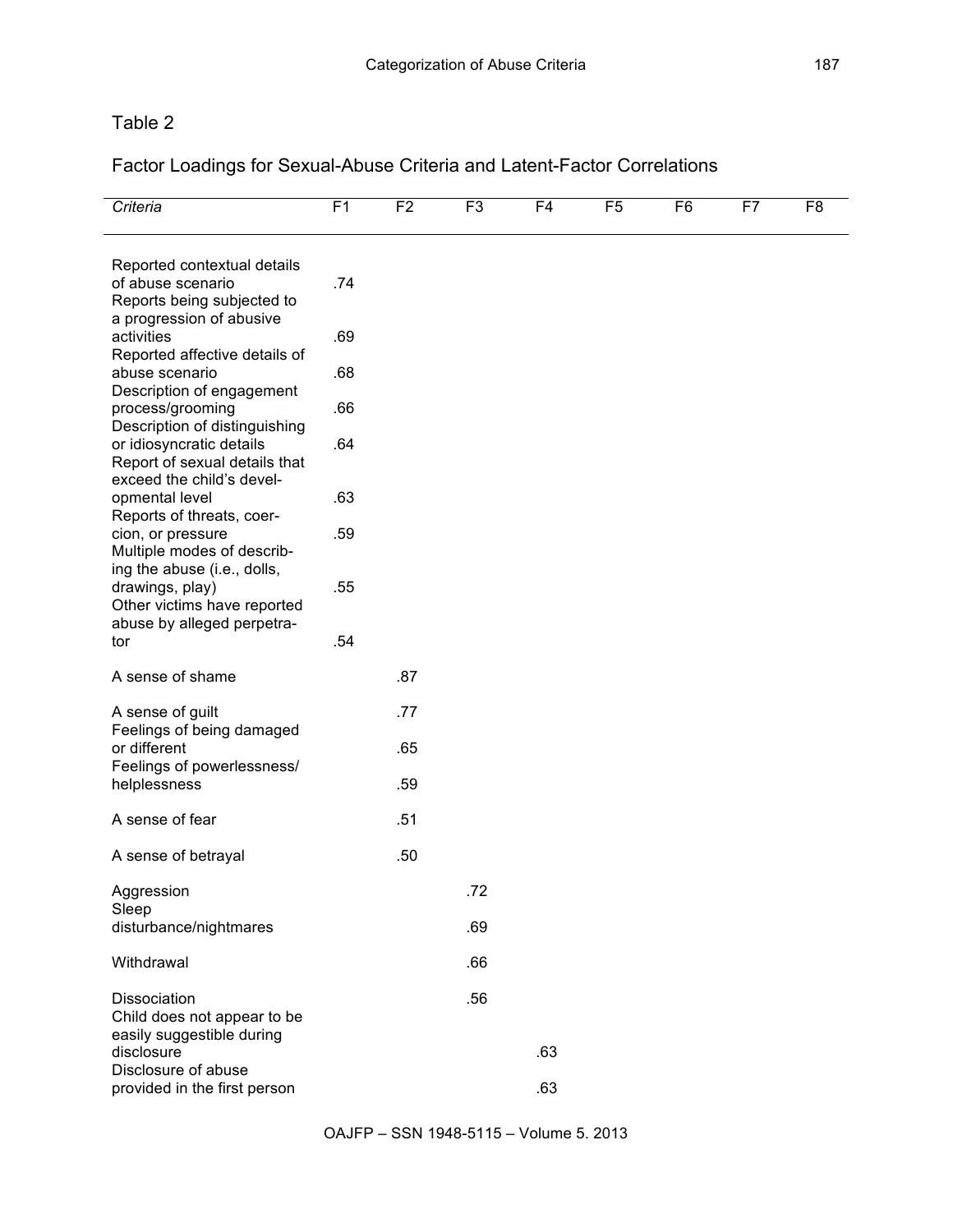| Criteria                                                                  | F <sub>1</sub> | F <sub>2</sub> | F <sub>3</sub> | F <sub>4</sub> | F <sub>5</sub> | F <sub>6</sub> | F7    | F <sub>8</sub> |
|---------------------------------------------------------------------------|----------------|----------------|----------------|----------------|----------------|----------------|-------|----------------|
| Reports of disclosing to<br>others                                        |                |                |                | .58            |                |                |       |                |
| Child provided a consistent<br>disclosure of abuse<br>scenario            |                |                |                | .54            |                |                |       |                |
| Reported abuse scenario in<br>a varied and rich manner                    |                |                |                |                |                |                |       |                |
| opposed to a rehearsed<br>litany<br>Child's verbal report                 |                |                |                | .51            |                |                |       |                |
| included sexual details<br>Family dynamics including                      |                |                |                | .49            | .79            |                |       |                |
| power imbalances<br>Family dynamics including<br>role reversal            |                |                |                |                | .55            |                |       |                |
| Medical evidence of abuse<br>Available witness                            |                |                |                |                |                | .87            |       |                |
| statements<br>Other victims have reported                                 |                |                |                |                |                | .80            |       |                |
| abuse by alleged<br>perpetrator<br>Unusual emotional                      |                |                |                |                |                | .53            |       |                |
| associations to sexual<br>activities                                      |                |                |                |                |                |                | .82   |                |
| Inappropriate or precocious<br>sexual behavior<br>Feelings of entrapment/ |                |                |                |                |                |                | .59   |                |
| accommodation                                                             |                |                |                |                |                |                |       | .57            |
| % Variance Explained                                                      | 40.94          | 43.98          | 43.81          | 32.16          | 46.57          | 55.90          | 60.96 | 32.00          |

For the sexual-abuse analyses, Factor 1 was labeled Idiosyncratic Details (9 items). Factor 2 was labeled Depressogenic Beliefs (6 items). Factor 3 was labeled Posttraumatic Response (4 items). Factor 4 was labeled Naturalistic Disclosures (6 items). Factor 5 was labeled Family Dysfunction (2 items). Factor 6 was labeled Corroborated Disclosures (3 items). Factor 7 was labeled Sexual Reactivity (2 items). Factor 8 was labeled Entrapment (1 item). The correspondence of the factors with Heiman's (1992) conceptual framework demonstrates support for the resulting factor pattern. Reduction of the criteria allowed for between group comparisons to explore which, if any, categories of sexual-abuse criteria were more prototypic than other presentations of actual victims of abuse. A one-way ANOVA indicated there were significant differences in the ratings of how demonstrative each factor was of actual sexual abuse (*F* (2,25) = 4.53, p  $< 0.0022$ ).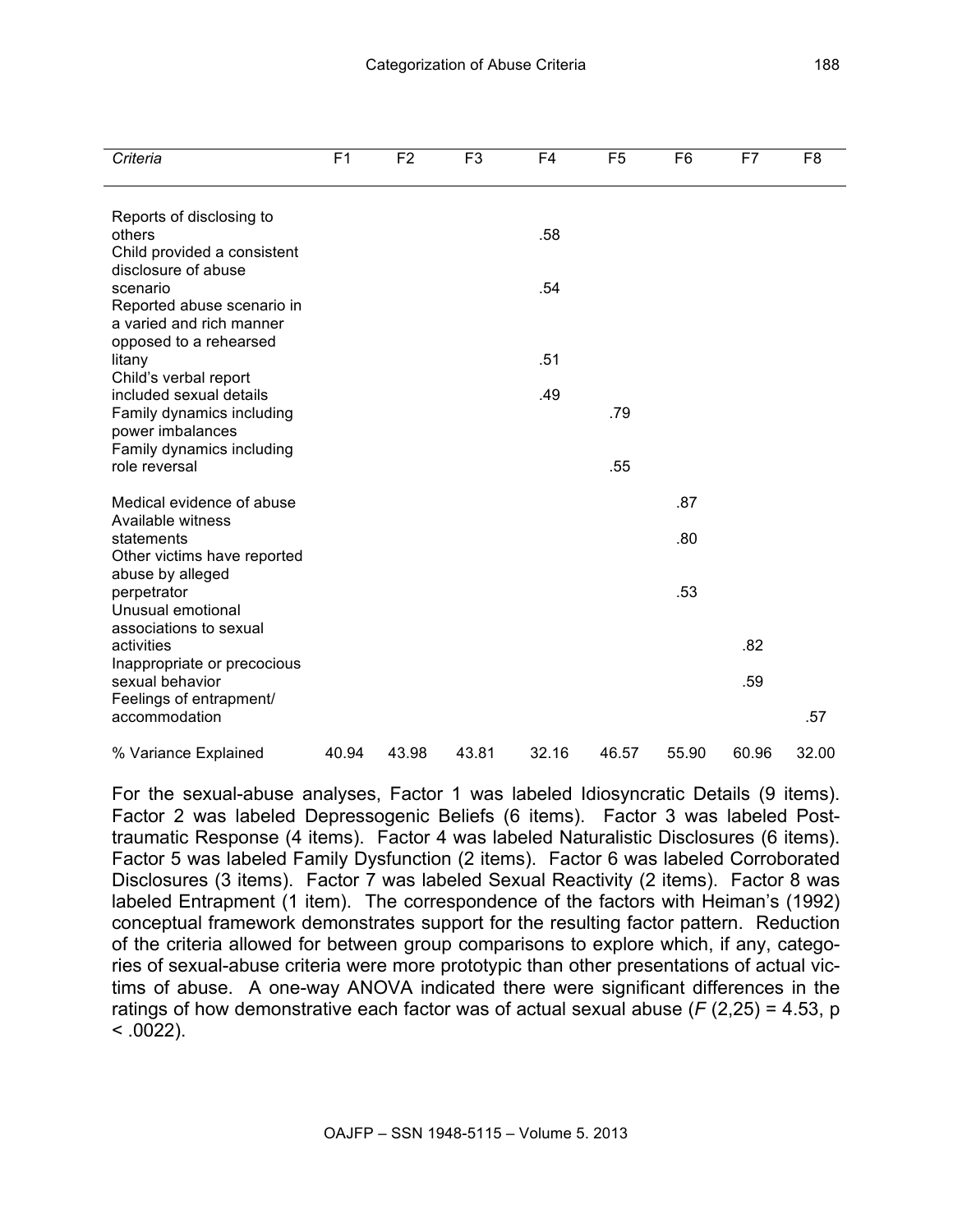Tukey's Honestly Significant Differences (HSD) analyses were conducted to identify the categories of abuse criteria with significantly different mean ratings of how demonstrative they were of actual abuse while controlling for experimental-wise Type 1 error. When the means were compared, Factor 6 (Corroborated Disclosures) was found to be significantly (p<.05) less characteristic of an actual victim of abuse than Factor 1 (Idiosyncratic Details); Factor 2 (Depressogenic Beliefs); and Factor 4 (Naturalistic Disclosures) (see Table 3). However, after comparing the mean scores for each of the categories, no individual factor or abuse presentation was found to be optimal, meaning better than all of the other categories. When relative comparisons are made between specific categories' mean scores in how characteristic participants found the criteria to be of actual victims of abuse, some categories were found to be more descriptive of actual victims of abuse than other categories. However, no individual factor or abuse presentation was optimal or prototypic of actual abuse.

#### Table 3

*Tukey's (HSD) Test for Differences in Mean Responses to Sexual-abuse Criteria*

|                | F <sub>1</sub> | F <sub>2</sub> | F <sub>3</sub> | F4      | F5               | F6               | F7      | F <sub>8</sub> |
|----------------|----------------|----------------|----------------|---------|------------------|------------------|---------|----------------|
| F <sub>1</sub> |                | $-24$          | .23            | 00      | .30 <sub>1</sub> | $.57^*$          | .21     | $-08$          |
| F <sub>2</sub> | .24            |                | .48            | .24     | .55              | $.81*$           | .45     | .17            |
| F <sub>3</sub> | $-23$          | $-48$          |                | $-24$   | .07              | .33 <sub>1</sub> | $-0.03$ | $-31$          |
| F4             | 00             | $-.24$         | .24            |         | .31              | $.57*$           | .21     | $-.07$         |
| F <sub>5</sub> | $-.30$         | $-55$          | $-.07$         | $-.31$  |                  | .26              | $-.10$  | $-0.38$        |
| F <sub>6</sub> | $-.57*$        | $-0.81*$       | $-0.33$        | $-.57*$ | $-26$            |                  | $-36$   | $-65$          |
| F7             | $-.21$         | - 45           | .03            | $-.21$  | .10              | .36              |         | $-.28$         |
| F <sub>8</sub> | .08            | $-17$          | .31            | .07     | .38              | .65              | .28     |                |

# **Discussion**

Child-abuse professionals have had little to rely upon when their findings of abuse are challenged based on the clinical presentation of a victim. The current study attempted to address this problem by building upon past studies that organized abuse indicators, and then by exploring if there is a prototypic presentation of a victim of abuse according to child-abuse professionals. Utilizing the conceptual framework of Heiman (1992), this investigation examined the multi-dimensional assessment of alleged victims of child abuse according to Heiman's (1992) "history of symptoms," "verbal report," "phenomenological experience," "presentational style," and "corroborating evidence" (p. 313). History of symptoms includes withdrawal, aggression, sleep disturbance, and dissociation, while "verbal report" includes explicit sexual details and reports of bribes or rewards. Phenomenological experience includes a sense of betrayal, feelings of entrapment, a sense of shame, guilt or fear, or feelings of powerlessness/helplessness. Presentational style includes consistency, change in affect, and attempts to minimize or avoid the disclosure, while corroborating evidence includes medical evidence and other victim and witness statements.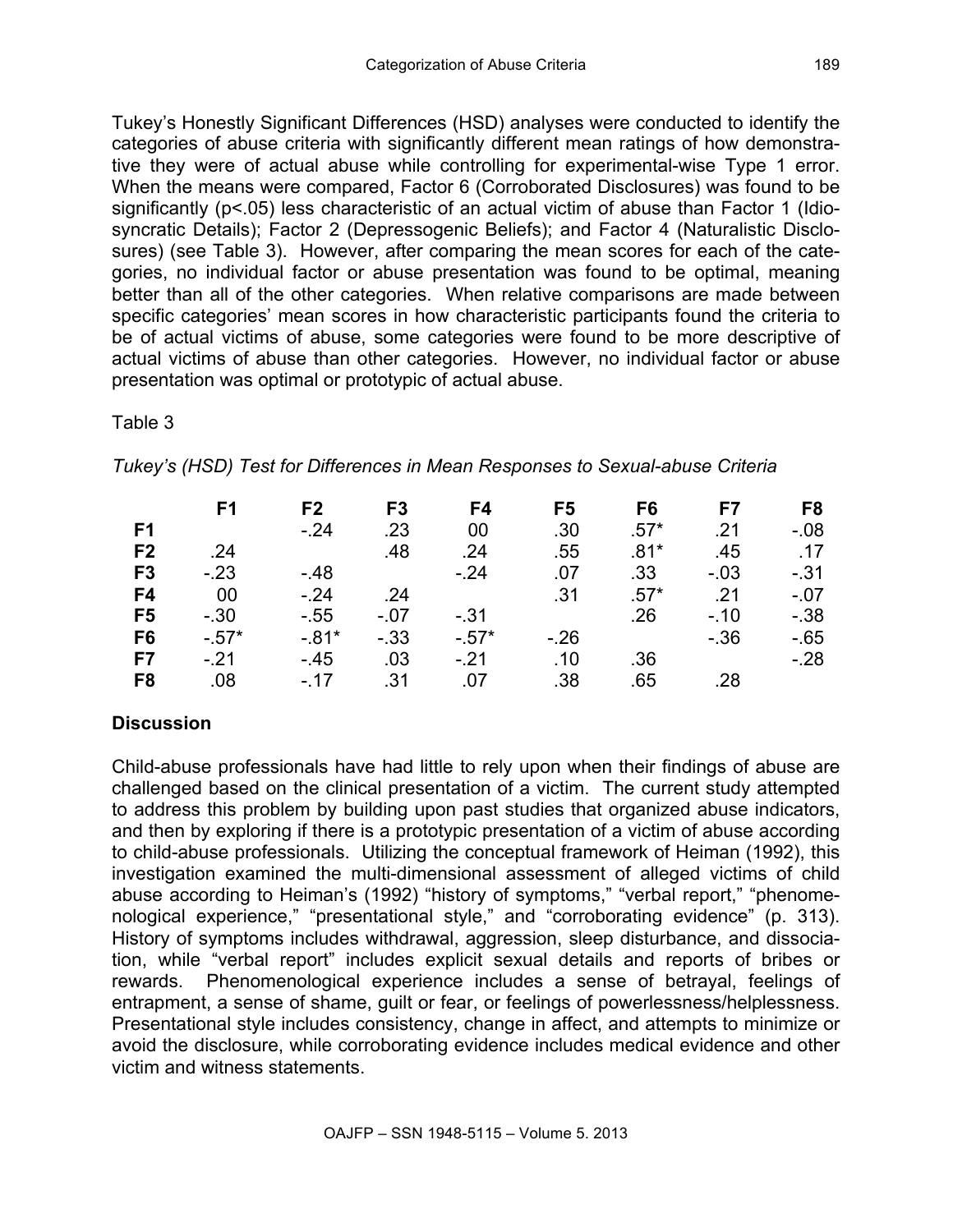The results of the current investigation suggest that there are eight unique factors that emerge from Heiman's framework that are related to presentations of sexual abuse. The factors for sexual abuse are as follows: Idiosyncratic Details; Depressogenic Beliefs; Posttraumatic Response; Naturalistic Disclosures; Family Dysfunction; Corroborated Disclosures; Sexual Reactivity; and Entrapment. Post-hoc analyses of the data suggest that no particular factor was found to be overall more characteristic of sexual abuse despite some relative differences. In other words, no one presentation of symptoms holds more value than all of the other presentations of symptoms. A child who is sexually abused may present with idiosyncratic detail (e.g., reports of threats, coercion, or pressure), while another child might present with family dynamics suggestive of risk (e.g., power imbalances and/or role reversal). However, the clinical presentations of both children emerged as equally demonstrative of child sexual abuse.

The findings of this investigation would resonate with many seasoned professionals in the field of child abuse and neglect who are reluctant to identify specific symptom patterns as more or less diagnostic of sexual abuse due to the belief that there is no truly prototypic clinical presentation of child sexual abuse. The finding of no symptom pattern or presentation style as being more demonstrative of child sexual abuse may frustrate those who would prefer a rubric to assess the clinical presence or severity of abuse. However, the acceptance of diverse symptoms as demonstrative of abuse permits the validation of the abuse experiences of each unique victim. Due to factors such as the child's premorbid functioning, history of trauma, or presence of a supportive caregiver, a child with a seemingly "less abusive" experience or circumstance may present as more symptomatic than a child with a seemingly "more abusive" experience or circumstance. In either case, abuse has occurred.

The relative differences that were found in the investigation deserve some attention, although no gold-standard presentation of a victim of abuse emerged. Relative differences were found, such that corroboration in the form of medical evidence, available witness statements, and disclosures by other victims of the perpetrator were found to be relatively less demonstrative of sexual abuse than variables such as disclosure of idiosyncratic details, depressogenic beliefs, and having a clear and consistent disclosure from a seemingly non-suggestible child. Initially, these findings are counter-intuitive. One would presume that medical evidence would trump all other indicators of sexual abuse. However, most abuse professionals know that physical evidence of sexual abuse is rarely available. It is reasonable to believe that respondents to the questionnaire value medical evidence and other corroborating data when assessing sexual abuse; however, they know that corroborating information such as eye-witness statements are often unavailable and are therefore not as characteristic of a victim of sexual abuse as other criteria that are commonly present such as idiosyncratic details and depressogenic beliefs.

Some might suggest that identifying common presentations will help to communicate the likelihood of abuse of a child based on these presentations. However, this research suggests that professionals who specialize in the area of child abuse and neglect must be willing to consider all symptoms and circumstances that may suggest risk. In a study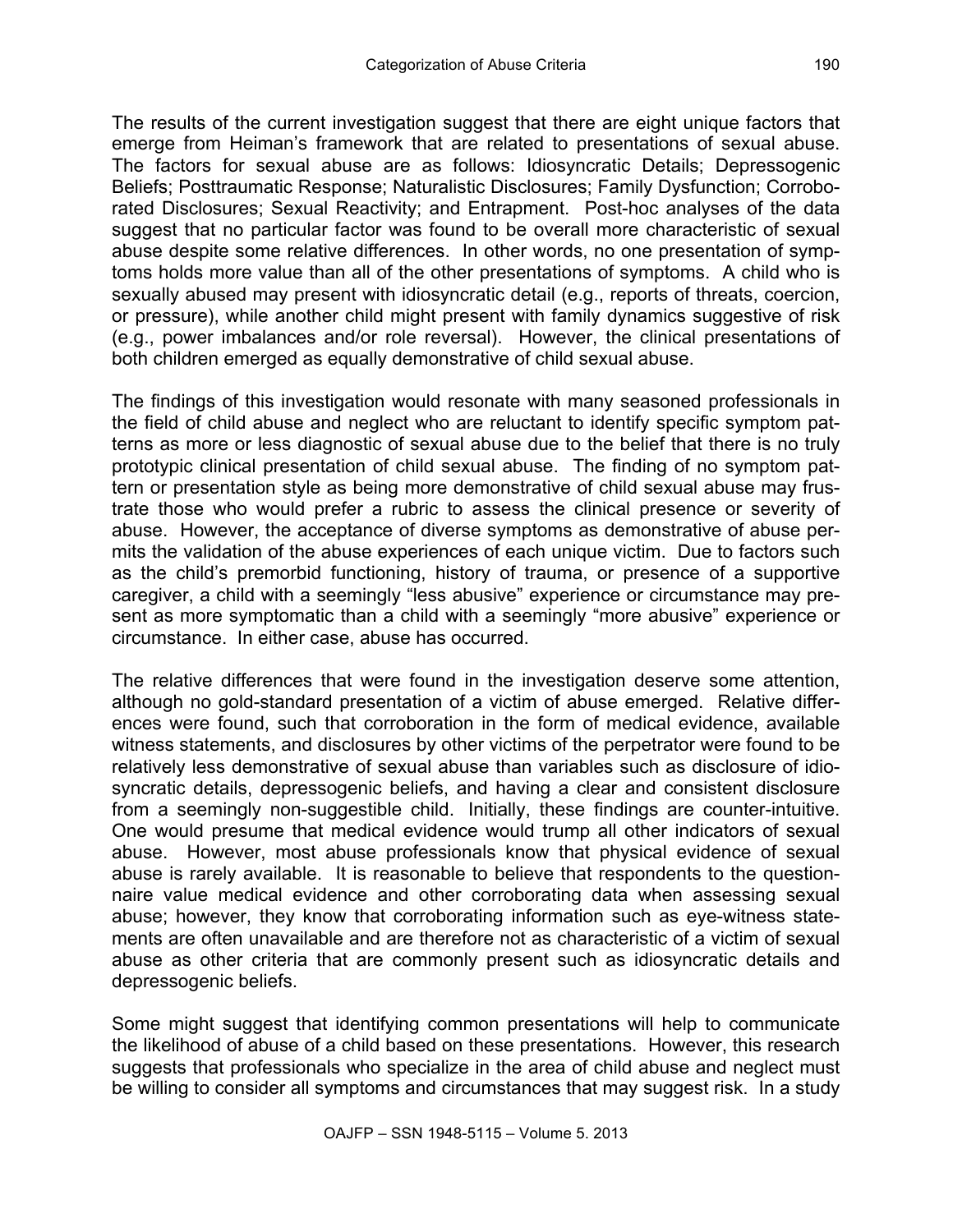of a related concept, Kohl, Johnson-Reid, and Drake (2009) suggest that substantiation may not be the best determinant of recidivism (e.g., re-reports, substantiated re-reports, or subsequent foster care placements) for families with Child Protective Services' (CPS) involvement. The findings of their research suggest that risk of recidivism was similar regardless of substantiation status of the investigation.

In situations where expert testimony is provided, generally the expert is employed to educate the jury about the dynamics of child sexual abuse in order to explain situations such as accommodation to abuse and/or delayed or unconvincing disclosures of sexual abuse. Roland Summit's seminal paper on the Child Sexual Abuse Accommodation Syndrome (CSAAS) is typically the standard to describe the dynamics that maintain sexual abuse within families (Summit, 1983). Summit (1983) explains that CSAAS is not a diagnostic tool, but instead is a description of the abused child's experience, the child's disclosure of the abuse, and the resulting aftermath. The same is true with respect to the categories identified in this study. Also, the findings of this study may be useful in Frye states where the validity standard for admission of expert evidence is based on what is conventional in the field. The use of abuse professionals' ratings in the current study statistically supports that a conventional belief in the field is that there is no prototypic clinical presentation of a victim of abuse. In addition to expert testimony, the findings of this study may be useful in situations where fact witnesses are needed to explain the unique experiences of victims of child sexual abuse. When testimony is provided, there will be no explanation that will fully explain each child's experience of abuse. The child's experience must be taken as it is and must be defended accordingly.

# **Limitations and Future Research**

The following limitations from this research should serve to inform future research. As was indicated in the discussion above, the current research was successful in identifying factors typical of children who have been sexually abused. Future research may seek to explore the predictive relationships among factors. Future research may also explore the predictive relationships between factors and the child's functioning (e.g., amenability to treatment, symptoms, prognosis, and re-referral) over time. Should one or more of these factors be found to predict outcomes, one would be inclined to develop a structured or semi-structured interview that could guide assessment and treatment referral.

While expanding the research would provide useful gains, so too would replication of the current study. Replication of the current study for reliability would be particularly beneficial in confirming the factor structure. Modifications including increasing sample size, and future analysis of physical abuse criteria generated from Heiman's model is recommended. Future research on these factors and their related criteria should be conducted by collecting data from standardized measures completed by the victims of abuse rather than abuse professionals as was done in the current research. Further confirmation of the established factors across, and within, divergent demographics of victims of abuse (e.g., developmentally disabled, etc.) and divergent demographics of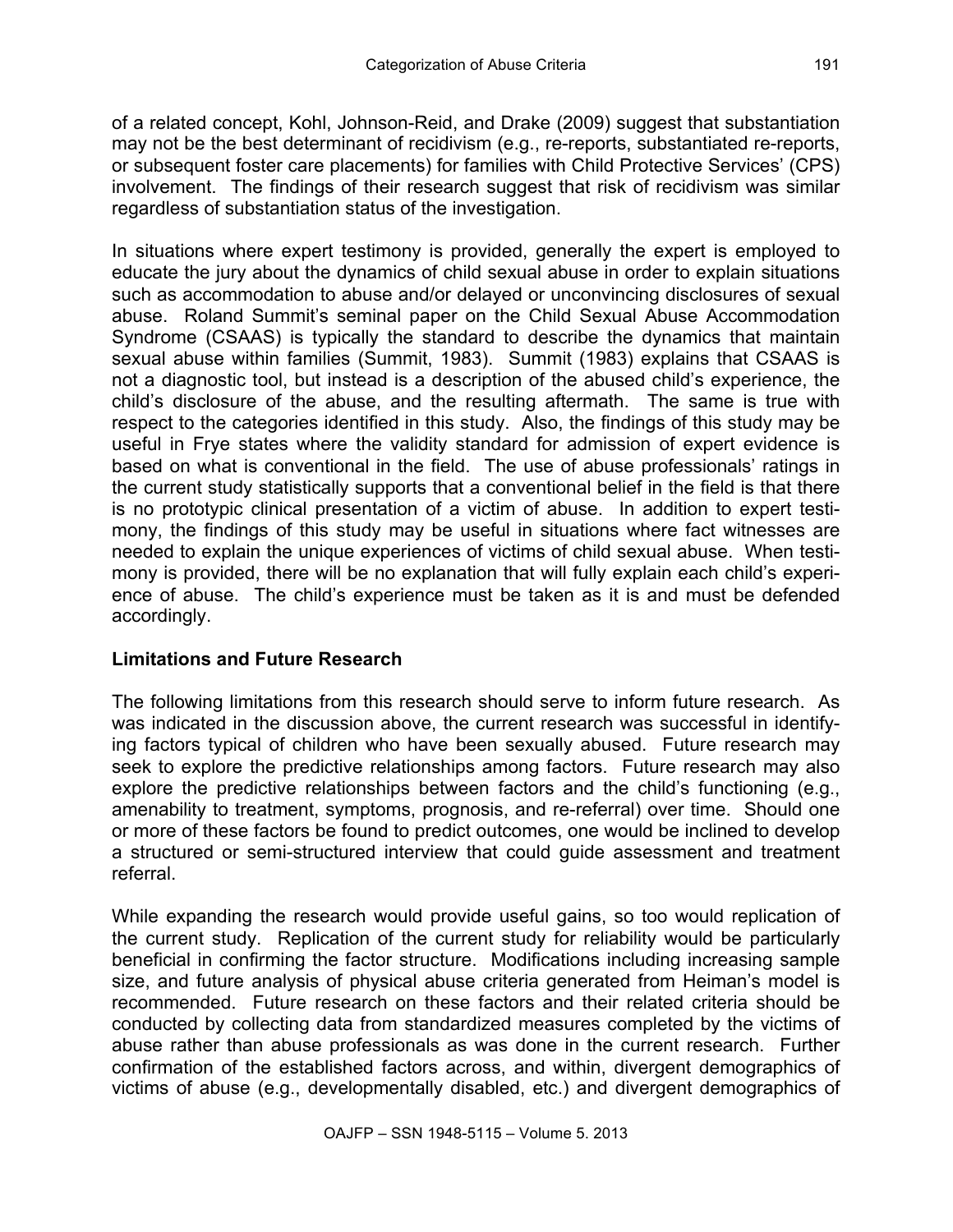professionals (e.g., by occupation and experience level) can provide an indication of the stability of the factors. That is, one may seek to investigate whether mental-health clinicians support the presence of different factors than child protection workers do.

The sample in the current study included a diverse range of professionals who have specific training, observation experience, and expertise in the field of child sexual abuse. Restricting the sample to mental-health clinicians would have been beneficial. However, for this initial investigation, the composition of the current sample has its benefits in the generalization of these findings considering the multidisciplinary nature of assessment in the child sexual-abuse field. Also, the findings, despite the inclusion of non-clinicians, were consistent with the widely held belief amongst clinicians that there is no prototypic clinical presentation of a victim of abuse.

## **Acknowledgements**

Ms. Angela Prann, Biostatistician, for her statistical assistance.

Received April 10, 2013; accepted October 17, 2013